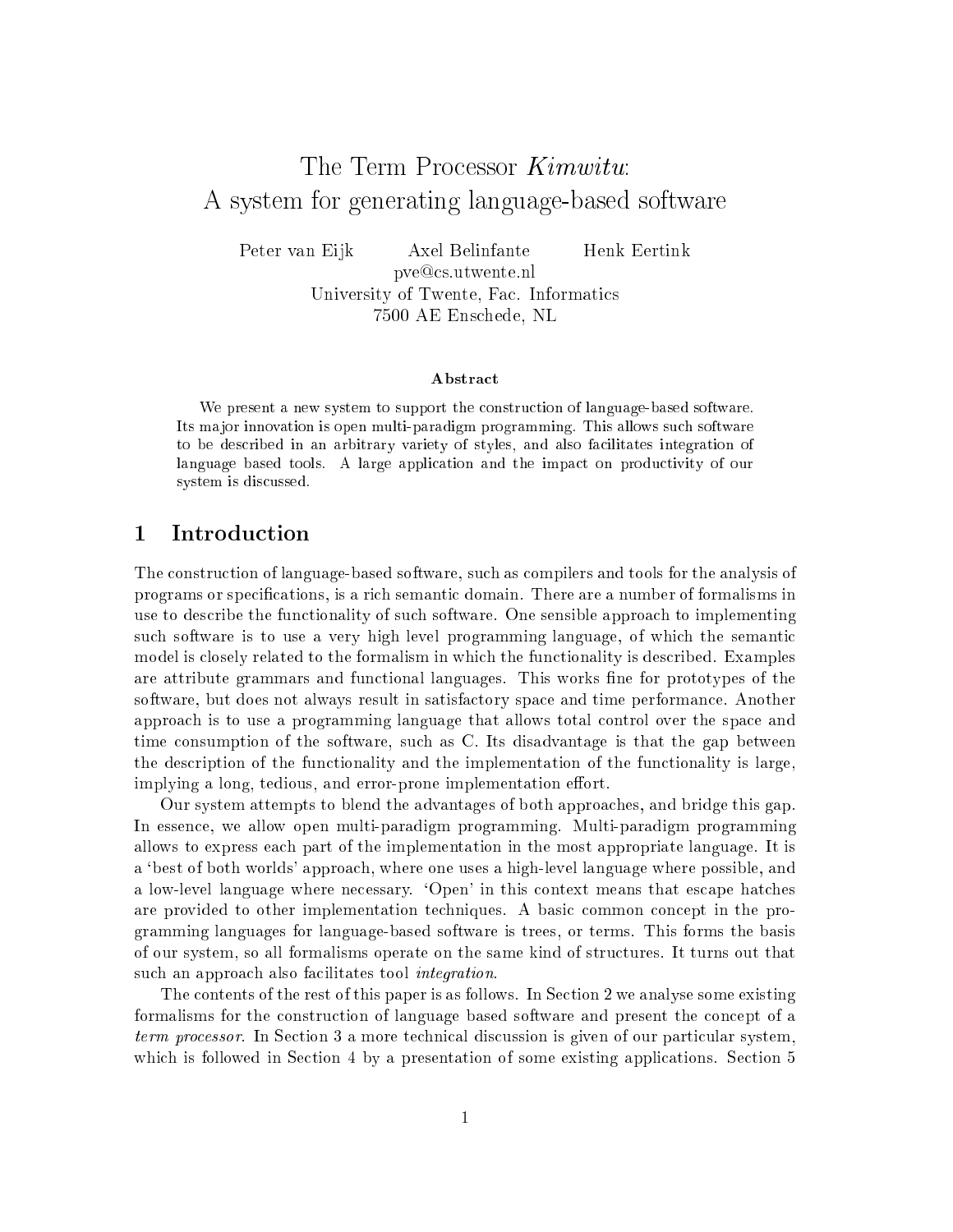discusses the strengths and weaknesses of our approach, and in Section 6 we draw some

### 2Constructing Language-Based Software

In this section we discuss a variety of systems that are used for the construction of language-based software. Basic tools of course are Yacc and Lex, which are based on context-free grammars and regular expressions. They do not support any data type construction and allow functions to operate in a one-pass bottom-up way only. NewYacc[PC89] is a derivation of Yacc that retains the parse tree, and allows treewalks and unparsing definitions to be described. It does not allow attribute evaluation specifications or direct access to the parse tree.

On the other side of the spectrum there are fully syntax-driven systems like the  $\mathrm{S}\mathrm{G}$  TR89] and Linguist[Far84], which are based on attribute grammars, and CENTAUR[B+88], based on natural semantics. These systems are suitable for a wide range of realistic applications, e.g. [vE89], but one cannot easily circumvent or escape their formalisms when that is necessary, e.g. for performance reasons.

IDL (Interface Denition Language)[Sno89] was initially developed for the description of interfaces between ADA tools. It provides a large number of constructs to describe annotated trees, but little mechanism for the definition of functions over these trees.

High-level programming languages such as PROLOG and ML have also been demonstrated to be suitable for some realistic language-based tools. Rewrite formalisms have been used for code generation [FW88]. Again, in each of these formalisms there are things that cannot be easily or efficiently expressed.

There is some commonality in these formalisms, though. All of them, in one way or another, allow trees (or terms) as a fundamental data structure. To some extent, all these systems can be called term processors. Our system distinguishes itself by allowing a variety of formalisms.

### 3The Kimwitu System

The Kimwitu system is a term processor. The basis of our language is a notation to describe a term algebra, which defines a set of terms and operations to construct terms. Computations over these terms can then be described through a variety of mechanisms, as explained below. Terms can be manipulated in a tool as well as exchanged between tools. In this way tool integration is facilitated because the same term algebra describes both the internal as well as the external representation of values.

The input of the *Kimwitu* compiler is an abstract description of terms, annotated with implementation directives, plus a description of functions on these terms. Examples of the latter are simple function definitions and rewrite and unparse rules. The output consists of a number of C les, containing data structure denitions for the terms, a number of standard functions on the terms, and a translation  $(in C)$  of the function definitions and rewrite and unparse rules in the input. The standard functions can be used to create terms, compare them for equality, read and write them to files and do manipulations like list

 $1$ Kimwitu (pronounced 'kee-mweetu') is pidgin-Swahili for 'language of trees'.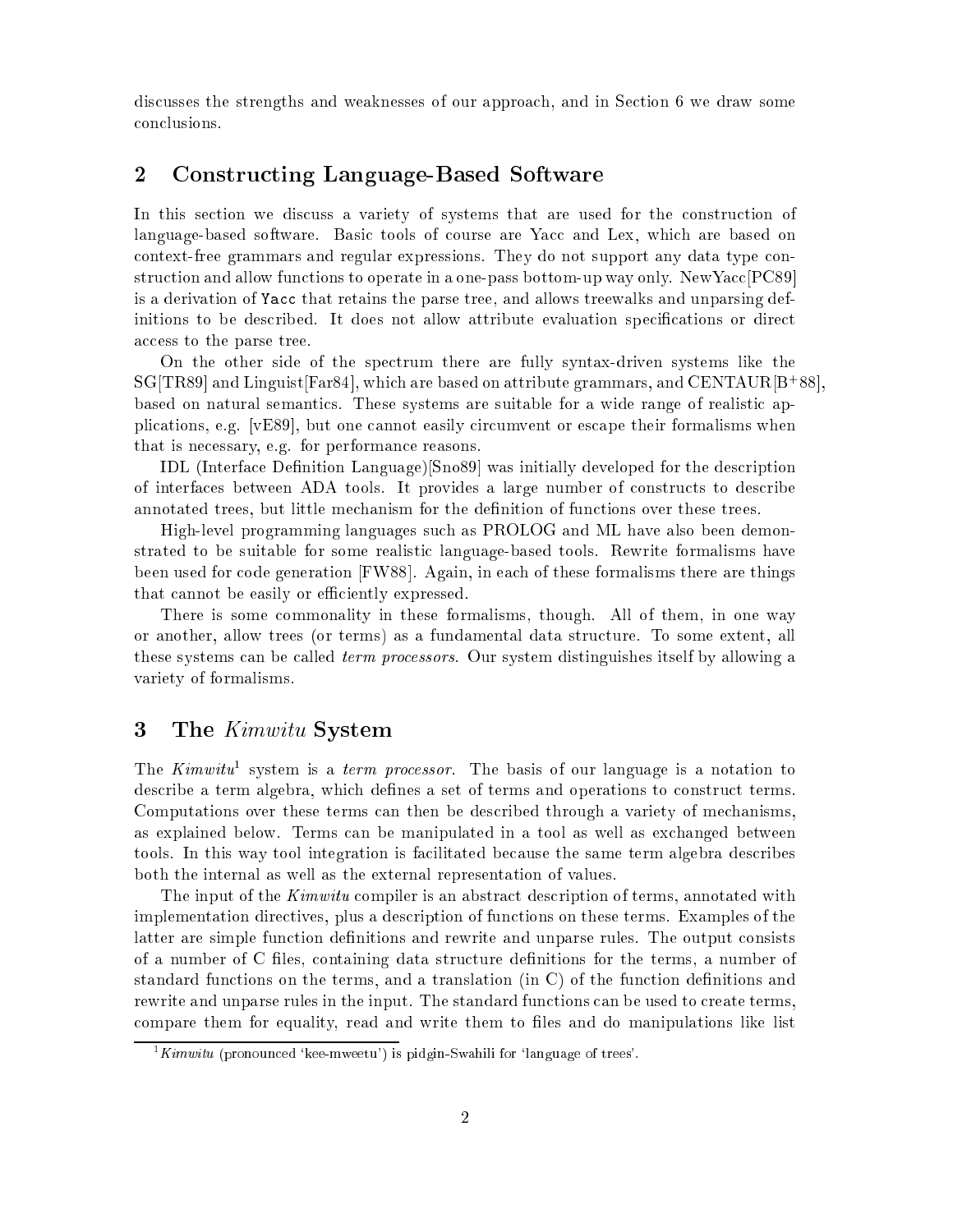concatenation. All generated functions contain assert statements that check dynamically for NULL pointers and type mismatches. Type mismatches, by the way, can also be detected by Lint. Additionally, analysis and statistics gathering functions are generated.

The functions that read and write terms from and to a file use the 'structure' file format that is used by editors generated by the SG. These functions can be used to pass terms between Kimwitu generated tools and SG-generated editors if the phyla of the exchanged term are defined in the involved tools.

### 3.1Terms

The input structure of terms is borrowed from the SG Specification Language SSL. Among the predened phyla are int and string. An example declaration is the following.

```
expression and the plus of the second contract of the second contract of the second contract of the second contract of the second contract of the second contract of the second contract of the second contract of the second 
                    | Const( int ) ;
expressed in the expression of the second contract of \mathcal{L}_1
```
This declares two phyla, or types, or nonterminals, depending on your viewpoint. Each of these denote a set of terms. As shown, there are two ways of constructing a phylum. One is by enumerating its variants, each of which is an operator applied to a list of phyla. The other is by declaring it as a list phylum, which has, apart from its brevity, the advantage that it instructs the system to generate additional, list-specic functions. The example  $(\epsilon xprlist)$  is effectively equivalent to the following right-recursive phylum.

```
exprlist: Nilexprlist()
    | Consexprlist( expr exprlist ) ;
```
Attributes can be added to the phyla. In our system, attributes are only a way to decorate trees with values. The actual decoration is up to the user, who can use any tree walking scheme for decoration. In this example an integer attribute value is added to the phylum expr.

expr: { int value <sup>=</sup> 0; };

The type of the attribute can be any C type, including one that results from a phylum declaration. Attributes can be initialised by giving the initial value in the attribute declaration. Attributes do not appear in structure files.

For each phylum, Kimwitu generates a C data type with the same name and C functions to construct and otherwise manipulate objects of such a type. Technically, the data structure is a pointer to a structure containing the attributes, a variant selector (cf. the operator), and a union of structures. Note that this scheme allows type checking by Lint over C programs to check if a term is constructed from the correct phyla.

An additional generated data type is YYSTYPE, technically a union of all phyla, which can be used in Yacc-generated parsers to construct terms. This makes it relatively easy to combine the use of Yacc, Lex and Kimwitu.

By default, each operator `application' just yields a new `memory cell' containing pointers to the arguments of the operator, with initialised attributes. However, if the storage option 'uniq' is specified for a phylum, the system guarantees that if an operator is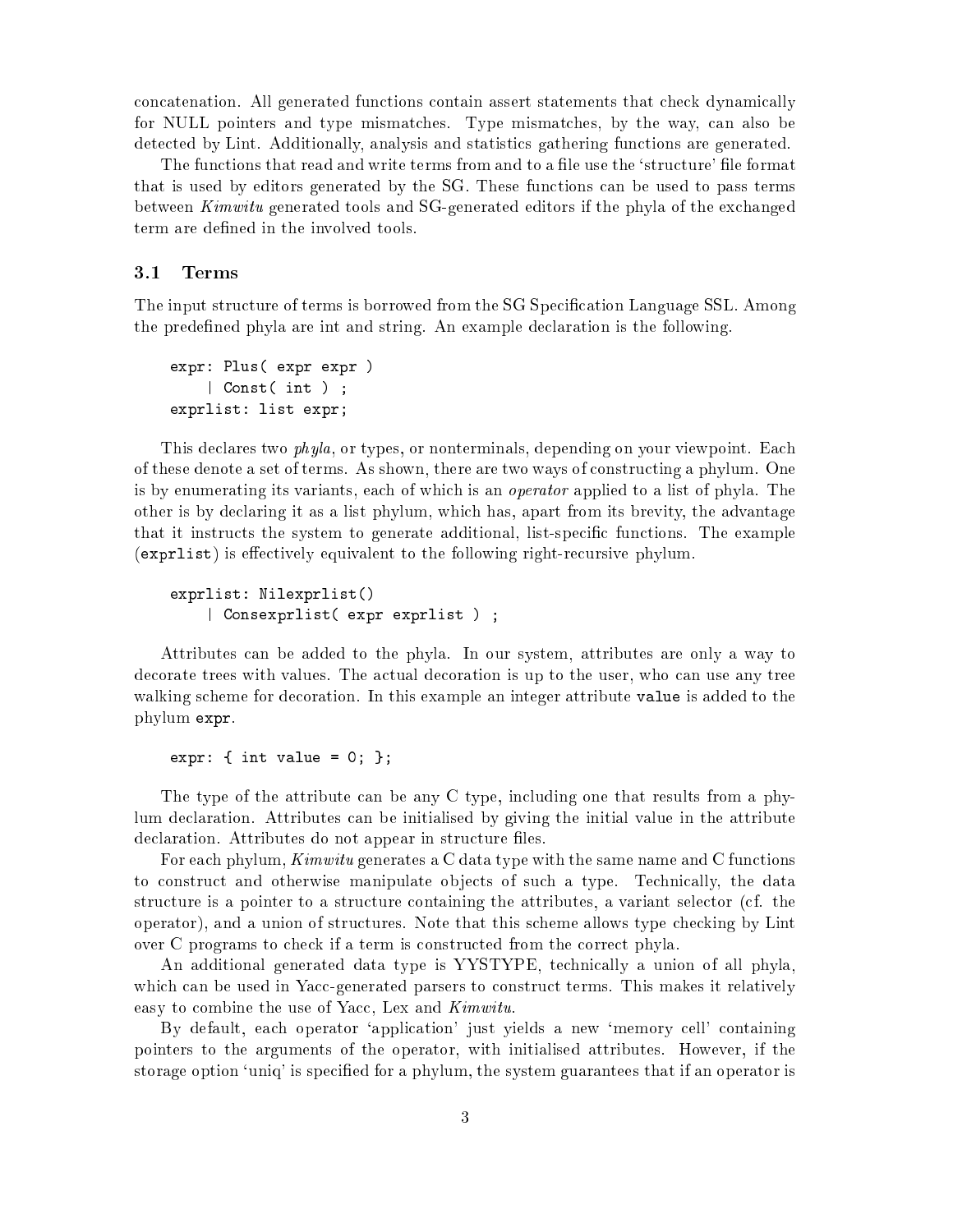called once with a certain set of arguments, each additional call with the same arguments will yield a pointer to the cell that was created by the first call. As a result, common subterms are automatically shared, resulting in a directed acyclic graph. Hashing is used to implement this uniqueness of representation property. A property of uniquely represented terms is that checking for structural equivalence of two terms, is equivalent to pointer comparison. The unique storage property, in combination with attributes, can be used to implement a symbol table, or more generally function caching[Pug88], without much programming effort.

### $3.2$ Pattern Matching

Although the generated data types have a fairly regular structure and can be accessed by arbitrary C code, it is more convenient to make explicit use of structure induction in the definition of functions. *Kimwitu* gives the user flexibility in the manipulation of terms through the use of patterns over terms in several ways: in function definitions, rewrite rules and unparse rules.

## 3.3

The syntax of the body of a function definition is C, extended with with-statements in which pattern matching can be expressed. As an example, the following function returns the value of its argument expression.

```
int get_value(e) expr e;
{ with( e ) {
        Const( i ): { return i; }
        Plus( e, e ): { return (2*get_value(e)); }
        Plus( e1, e2 ): { return (get_value(e1) + get_value(e2)); }
} }
```
The function does a case analysis on the argument of the with-statement. For each pattern, a piece of C code is given between curly brackets, in which the variables bound in the pattern can be used.

An alternative notation for pattern matching is useful and more concise for certain special cases. If a parameter (e.g. of a function) is prefixed with a dollar symbol, an implicit 'with' can be used, as in the following example. The components of a production are then referenced as \$i. The previous example then translates into the following.

```
int get_value($e) expr e;
\left\{ \right. Const: { return $1; }
\overline{\phantom{a}}Plus: { return (get_value($1) + get_value($2)); }
}
```
In addition to the with-statement, there is also a *foreach*-statement through which one can enumerate over lists. To illustrate this, suppose we add the following production to expressions are a sum of expressions. The denotes a sum of expressions of expressions. The contract of expressions of expressions. The contract of expressions of expressions. The contract of expressions of expressions. The

 $\blacksquare$  Sigman( expression )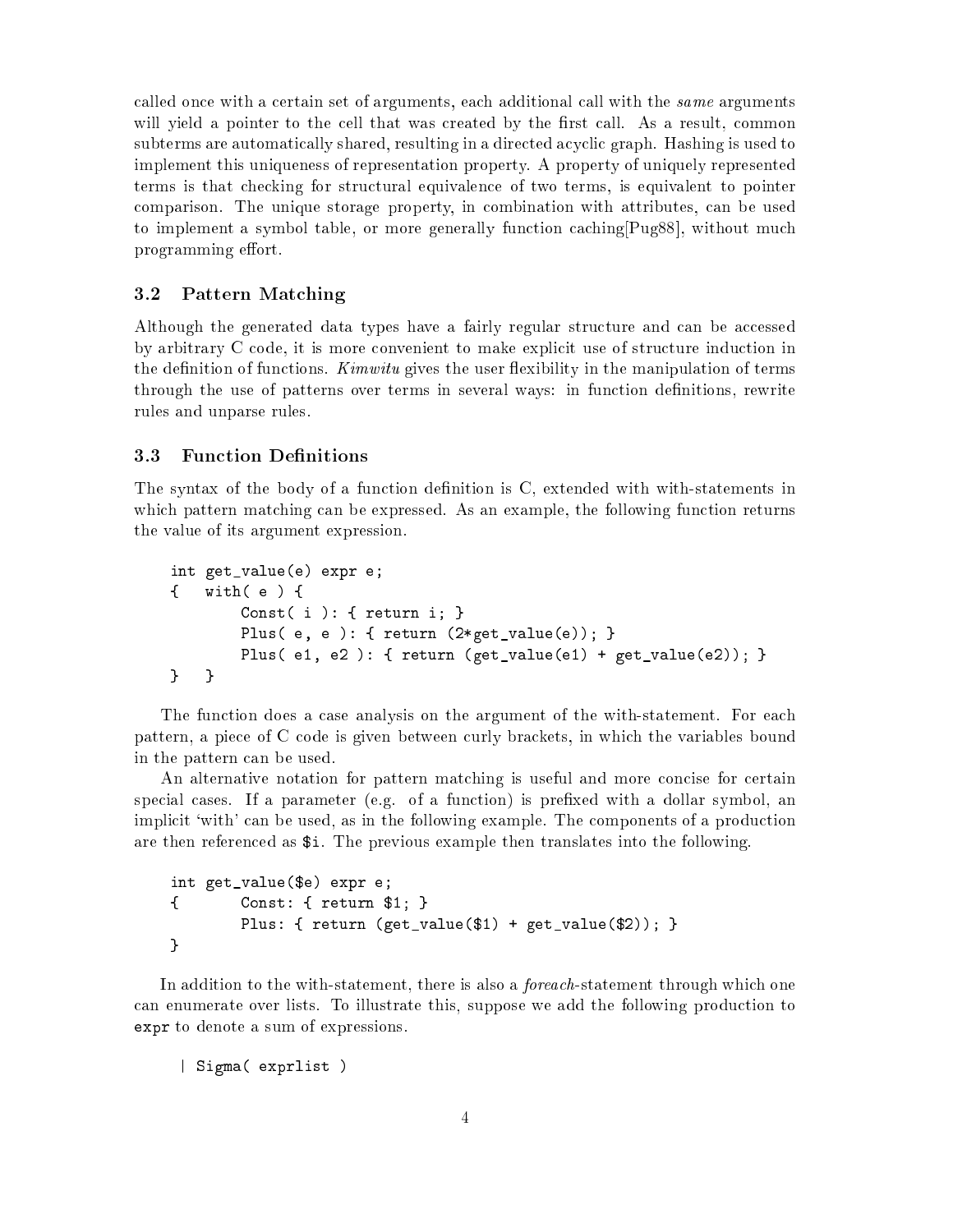The additional case in body of get\_value can then be written as follows.

```
Sigma(e2): { int sum=0;
             foreach(e3; exprlist e2) {sum +=get_value(e3);}
                    sum;}
```
The parameters of the foreach clause include, in that order, the for variable, and the type and name of the list value that the body cycles through.

A variant of the foreach clause has a pattern in the place of the for variable, which acts as a filter on the list elements. The body will only be applied on the list elements that match the pattern.

### 3.4 Rewrite rules

Rewrite rules can also be used to specify computations over terms. An example rewrite rule is:

Plus(Const(i), Const(j)) -> Const(cplus(i,j));

The left-hand side of a rewrite rule is a pattern, which binds variables that can be used in the right-hand side. The right-hand side is a term, consisting of operators (e.g. Const), and C function calls (e.g. cplus). In a pure rewrite rule, the right-hand side consists of only operators.

From the collection of rewrite rules, for each phylum a function rewrite phylum that returns the normal form of the argument, is generated. The currently implemented rewrite strategy is left-most inner-most.

### 3.5Unparse rules

Unparse rules describe treewalks that can be used to derive textual representations of terms. Each unparse rule consists of a pattern, a list of views and a list of unparse items. The patterns are the same as those in function definitions and rewrite rules. Views can be used to specify several textual representations for the same term. An unparse item can be any of the following: a string denotation, a piece of arbitrary C code in which pattern variables can be used, a pattern variable or an attribute of a pattern variable. From the collection of unparse rules, for each phylum a function unparse phylum is generated. These functions take three arguments: the phylum that will be unparsed, a (void) printer function (to be supplied by the user) that will be applied to each string denotation, and the view to be used. Each unparse item defines a part of an unparse phylum function. The relation between unparse items and generated code is as follows: a string denotation is mapped to an invocation of the printer function, the C code is copied, and a pattern variable, or attribute, maps to a call of the corresponding unparse phylum function.

The following example demonstrates how pattern matching can be used to handle list separators. The number of separators is one less than the number of list elements.

```
Nilexprlist() -> [:];
Consexprlist( ex, Nilexprlist() ) -> [: ex ];
Consexprlist( ex, rest ) -> [: ex ", " rest ];
```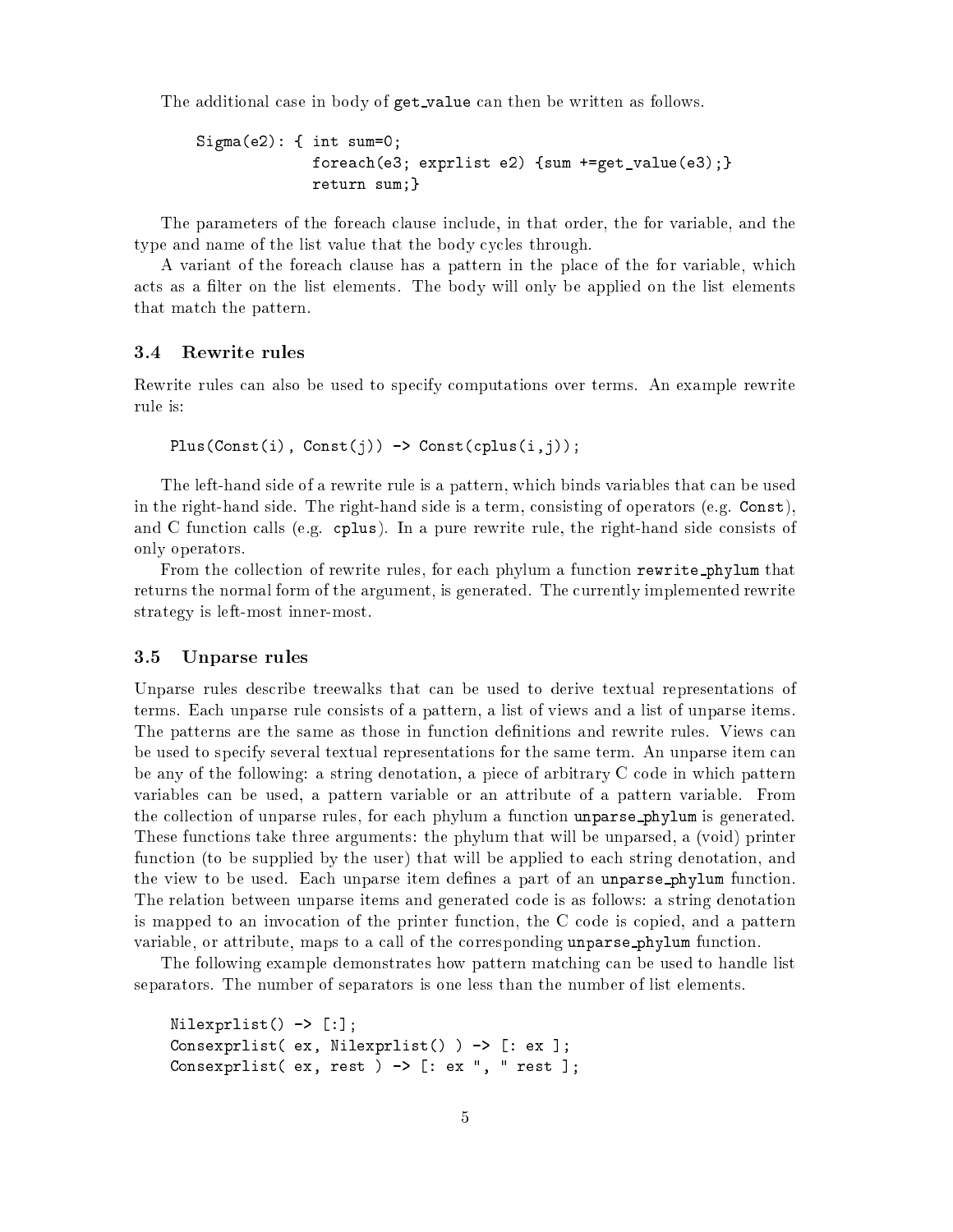### 4Experiences

Our main experience with Kimwitu is from the work on LOTOS [ISO88] tools. This work was either carried out at the University of Twente or elsewhere in Lotosphere, an Esprit II pro ject involving 16 partners in 7 countries.

In the LotosPhere project an integrated toolset is being built for LOTOS. Every tool in this toolset works on a central object, which is a representation of a LOTOS specification. This object is formally described in 525 lines of *Kimwitu* input. *Kimwitu* generates data structures and I/O routines from this description. This makes changes to the structure of the interface object rather easy  $-$  in most cases programs only have to be recompiled. The fact that the specification of the central object is used for both the external and the internal representation simplifies the production of tools that work on the central object. In one case, a person with no experience in C or Kimwitu produced a conversion tool in one week.

A compiler for equational systems into code for specialised abstract term rewriting and narrowing machines [Wol90] has been produced using *Kimwitu* in a three man-months. which was about half of the planned development time. This system is described in 2900 lines of Kimwitu input. In particular the automatic management of symbol tables proved very helpful. The speed of the resulting program is comparable with earlier versions, which were written in C. The interpreters for the abstract machines were written in 2600 lines of C-code.

A full LOTOS simulator (called Smile) has been built in 6 man-months. This simulator does extensive manipulation of complex data structures. The size of Kimwitu code is about 4000 lines (112 Kb) with an additional 1200 lines of C-code for the X-Window based userinterface. These numbers do not include the abstract data type part mentioned previously.

A previous system, Hippo [vEVD89], built by different persons, was implemented in 20,000 lines of Yacc, Lex and C, of which 5000 lines are devoted to the abstract data type part. Its development took 18 man-months. It is now hard to extend and maintenance on it has been stopped.

Generally speaking, Smile has more functionality than Hippo: it is fully symbolic and its abstract data type part is much more advanced. The memory consumption of Smile is less and the execution speed is better (both by a factor of at least 2 to 3), on a comparable run.

The following gives an indication of the performance of the generated code. A 3195 line LOTOS specification results in a structure file of 780 Kb, containing approximately 200,000 operator applications. Reading this ob ject, initialising the simulator, and compiling the abstract data types takes 18 seconds of cpu-time on a SparcStation.

#### $\overline{5}$  Discussion  $\overline{\phantom{0}}$

In this section we discuss why we are pleased with the system and what its weaknesses are. The system improves productivity, is relatively easy to learn, and produces efficient code.

Software productivity appears to be related to the number of lines written per month, independent of the notation. This implies that a more compact notation, in principle, allows a certain amount of functionality to be produced in less time. Our notation is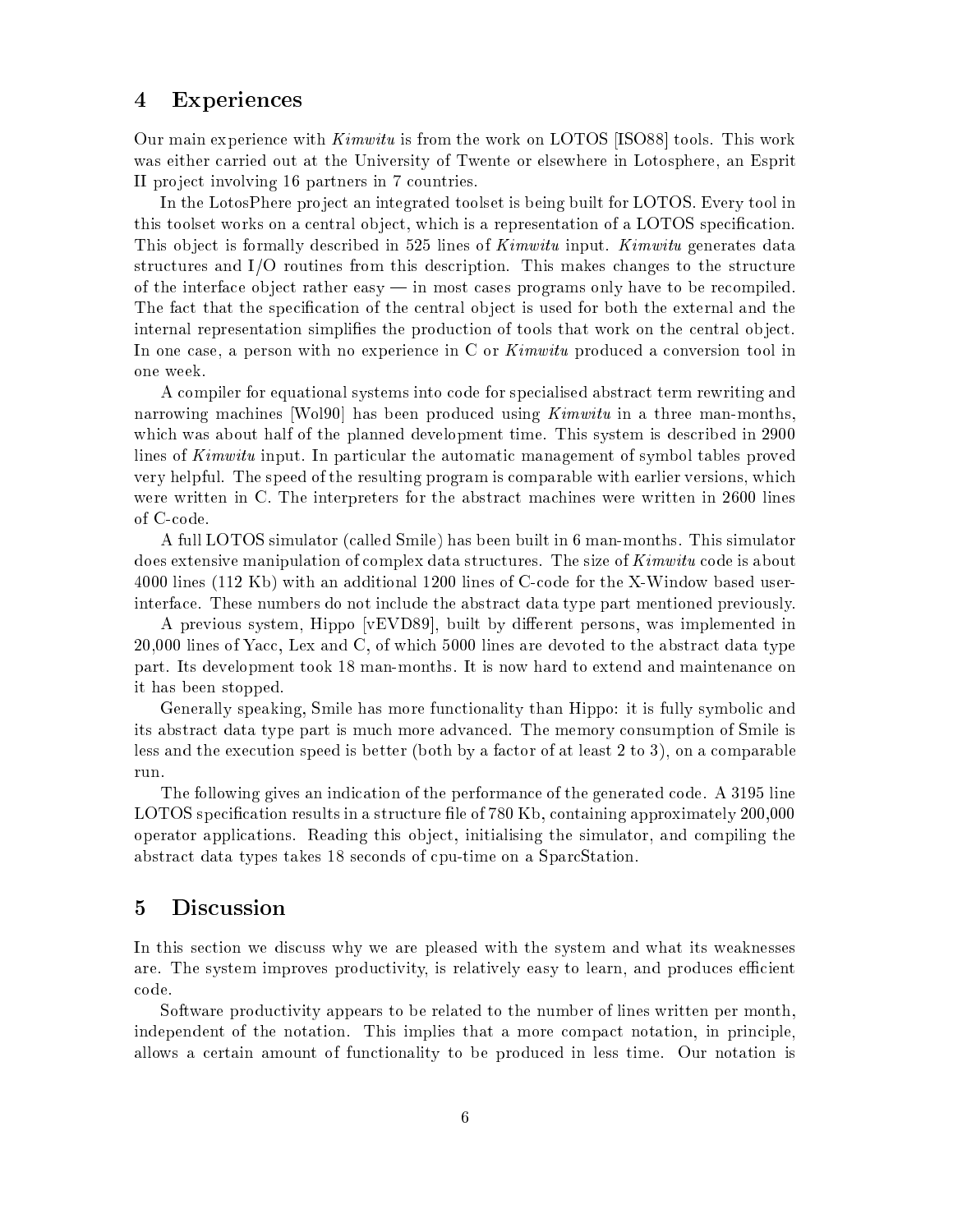compact for two reasons. Some code does not have to be written at all, e.g. C structures and generated functions, and there is flexibility in choosing the most appropriate (=more compact) paradigm. Furthermore, productivity is improved if less time is spent on debugging. Lines that do not have to be written cannot contain errors. The generated code also contains the assert statements which programmers are usually too lazy to write. Since Kimwitu automates the process of interfacing between tools, hardly any integration problems occur.

Our experiences confirm this expectation. It is always hard to compare two competing approaches to software construction. A controlled experiment is methodologically hard to do and very expensive. There is some experimental result, though, if the remake of a tool has more functionality and is developed in less time, by different persons. For example, in comparison with Hippo, Smile has more functionality, better performance, and was produced in half the time, using half the number of lines of code.

Can one afford to use  $Kimwitu$ ? One aspect of this is the learning effort required. The entire manual [vEB90], including cookbook style examples, contains only 32 pages. This is partly due to the care we took in designing a small language. Another aspect of affordability is the performance of the generated programs. As we have shown earlier, this is quite acceptable.

What are the weaknesses? We have not been able to find, despite repeated attempts, a way to describe polymorphic functions that can be mapped easily to C. This is partly due to the C language. Furthermore, the system generates a number of functions for each phylum. Not all these functions are used in a typical application, which results in executables that contain superfluous code. A global analysis at link-time would be able to remove this.

### Conclusion 6

The novelty of our approach is to allow a variety of formalisms to be used in the construction of language-based software. We do not claim novelty in the formalisms used, but rather in their combination. We believe that our system is a signicant tool in the implementation of programming and specification languages.

We would like to thank the users that gave us feedback on the system, in particular Robert Elbrink of PTT Research Netherlands, Dietmar Wolz of the Technical University of Berlin, and Eric Madelaine of INRIA Sophia-Antipolis. Albert Nijmeijer made helpful comments on this paper.

- $[B+88]$ P. Borras et al. CENTAUR: the system. SIGPLAN, 24(2):14-24, Nov 1988.
- [Far84] Rodney Farrow. Generating a production compiler from an attribute grammar. IEEE Software,  $1(4):77{-}93$ , Oct 1984.
- [FW88] C. W. Fraser and A. L. Wendt. Automatic generation of fast optimizing code generators.  $SIGPLAN$ ,  $23(7):79{-}84$ , July 1988.